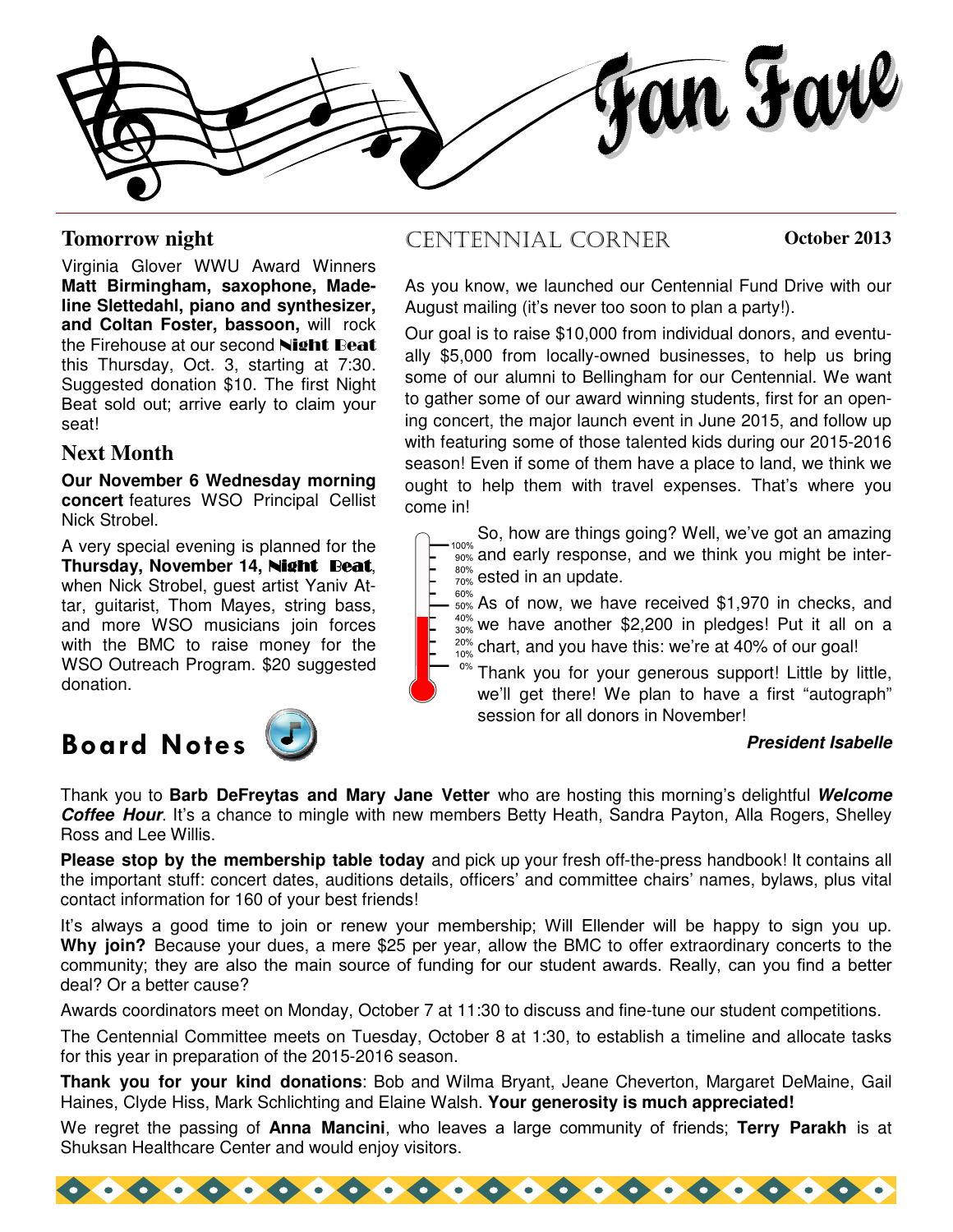# **Upcoming Events**

After in-coming Chair Bob Lynch invited suggestions, we're delighted to announce that BMC Award Winners, **violinist Ian Aegerter and soprano Eleanor Kahn**, open the Bellingham Festival of Music annual meeting, tomorrow night at 7:00 at Lairmont Manor. Details about the 2014 Festival will be announced, with refreshments to follow.

The Met in HD Live 2013-2014 season opens with Tchaikovsky's **Eugene Onegin** on October 5, 2013, 9:55 am (Encore: Wednesday, October 9, 6:30 pm). **Anna Netrebko and Mariusz Kwiecien** star as the lovestruck Tatiana and the imperious Onegin in Tchaikovsky's fateful romance. Next is Shostakovich's **The Nose,** based on Gogol's comic story, on Oct. 26, 2013, 9:55 am (Encore: Wednesday, October 30, 6:30 pm) \$24/22 seniors. Thank you, Hank Van Schelt, for putting information for the whole season together!



**Sunday, October 6, 2013 - 3:00 pm - Mount Baker Theatre.** The Whatcom Symphony orchestra presents Celebrate! Debut. Be sure to be there as the WSO's new Music Director, Yaniv Attar assumes the podium! The musicians of the orchestra take center stage with a dazzling program of showpieces and show-stoppers! Program includes Strauss II: Overture to Die Fledermaus, Tchaikovsky: Romeo & Juliet Fantasy Overture, Brahms: Hungarian Dances, No. 5 & 6, and Dvořák: Symphony No. 8 in G major, Op. 88. Dr. Ed Rutschman presents a free pre-concert lecture in the MBT Encore room, one hour prior to the concert. Tickets \$32/\$28/\$12. TAKE-A-TEEN for Free to this concert! Purchase any Adult Ticket and receive a free Teen Ticket for students age 12 to 17. For more information and tickets, please call (360) 756-6752 or visit www.whatcomsymphony.com.

Don't miss your chance to experience a global revolution of world class art, history and biography through the works of Vermeer on Thursday, October 10, 7:30 PM. 100 minutes. Regal Barkley Village \$12.50. The National Gallery, London, is offering an exhibition on Vermeer, one Darliey Village WILLOW. The Hallows Sales, Forces, 2008. The painter of the **WERMEE**:<br>of the most startling and fascinating artists of all-time, most popularly known as the painter of the Girl with a Pearl Earring. Vermeer painted little more than 30 works that still exist, and the National Gallery has chosen to focus on **Vermeer's art in relation to music.**



**The Skagit Opera** is proud to open its 10th Anniversary Season and celebrate Verdi's 200th birthday with his masterpiece, **Rigoletto** on **October 11, 13, 18 and 20**. Shows are at 7:30 pm on Fridays, and at 2:00 pm on Sundays. With a score much loved for such arias as 'La donna e mobile' and the virtuosic 'Caro nome', Rigoletto is considered one of the greatest operatic masterpieces. Visit skagitopera.org for more information; tickets are on sale now at www.mcintyrehall.org or (360) 416-7727.

**Pianist Benedetto Lupo**, heard ten years ago at the Festival, returns to Bellingham and opens the Sanford-Hill Piano Series on **Friday, November 1, 7:30 pm** at the WWU PAC Concert Hall. More information is posted at http://www.wwu.edu/sanfordhill. For tickets, call (360) 650-6146 or go to http://www.tickets.wwu.edu.

Complimentary Tickets - Did you fill out your entry stub? The Pickford Film Cinema OPERA and BALLET in Cinema series is in full swing! All shows on Sundays at 11 am. \$20 members/ \$16 nonmembers.



October 6 RIGOLETTO (TEATRO ANTICO) Verdi October 13 BECOMING TRAVIATA A behind the scenes look at world famous French soprano Natalie Dessay as she prepares for her role in Verdi's glorious opera. October 20 LIVE FROM MOSCOW - SPARTACUS (BOLSHOI BALLET) November 3 NABUCCO (TEATRO ALLA SCALA) Verdi

**For more information about the BMC, visit our website www. bellinghammusicclub.org**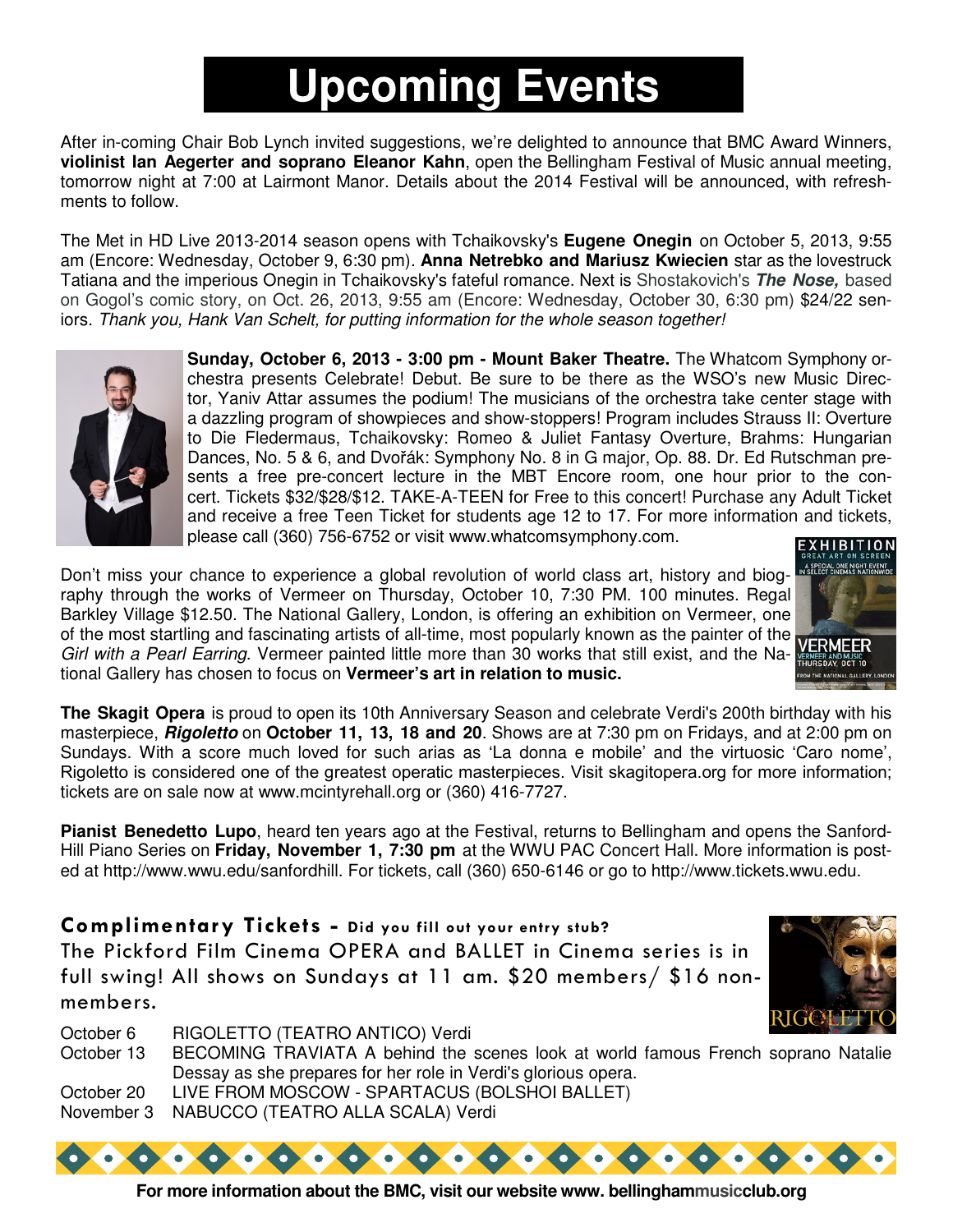

Jack Frymire presents

### **Amber Sudduth Bone, soprano Jay Rozendaal, piano**

in "Tairies and Fantastic Creatures"

Selections from The Fairy Queen Come, all ye songsters of the sky See, even Night herself is here

Where the Bee Sucks The Mermaid's Song The Hag is Astride A Lullaby

Möricke Lieder **Elfenlied** Der Knabe und das Immlein **Storchenbotschaft** 

"Ah! douce enfant… Pour en faire un tissu magiquement" from Cendrillon

"I pray thee, gentle mortal, sing again… Be kind and courteous to this gentleman" from A Midsummer Night's Dream

Black Anemones **Jabberwocky** 

Henry Purcell (1659-1695)

Thomas Augustine Arne (1710-1778) Joseph Haydn (1732-1809) John Liptrot Hatton (1809-1886) Hamilton Harty (1879-1941)

Hugo Wolf (1860-1903)

Jules Massenet (1842-1912)

Benjamin Britten (1913-1976)

Joseph Schwantner (b. 1943) Lee Hoiby (1926-2011)

Bellingham Music Club Wednesday, October 2, 2013, 10:30 a.m.